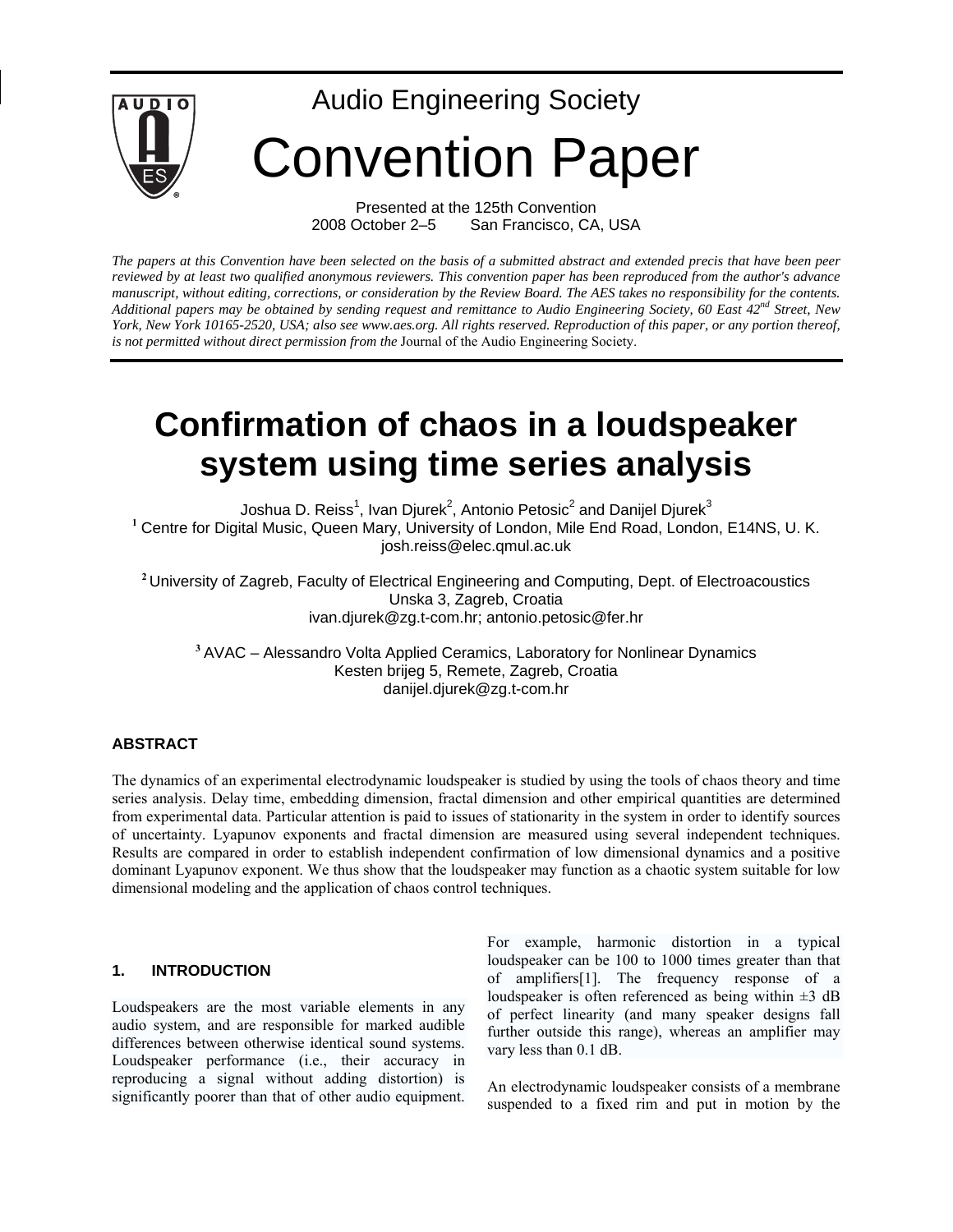<span id="page-1-0"></span>Lorentz force exerted on the voice coil positioned in the field of a permanent magnet. The Lorentz force oscillates in the same phase and frequency as the current generated by the sound radiation, and it is commonly accepted that the membrane vibrates with amplitude being linearly dependent on the amplitude of the input AC signal, while natural frequency is expected to be independent of vibration amplitude, i.e. the system operates in a linear regime. However, this is true only for small driving AC currents (<10 mA). For higher currents the vibration amplitude deviates from the linear dependence and natural frequency changes with changing amplitude of the input signal.

It is of great importance to study such a nonlinear system in terms of the laws and rules of widely quoted nonlinear phenomena, including stability theories. Their development makes possible the use of new physical tools in understanding the loudspeaker vibration properties. Thus an improved understanding of the dynamics of a loudspeaker is of great importance, since when taking into account the nonlinear phenomena, a loudspeaker might be better designed and yield significantly better performance in an audio playback system.

Evidence of possible chaotic behavior in a loudspeaker was first observed by Wei, et al in 1986[2], where the appearance of subharmonics and broadband spectra at various drive frequencies and voltages was noted. Tong, et al[3] also identified chaos through the measurement of Lyapunov exponents and fractal dimension, although their results were not held up to scrutiny and may be considered unreliable (for instance, they do not report how many data points were used and the results are not repeatable). Recent work strengthened the conjecture of chaotic behavior [4-6] with the observation of hysteresis, also reported in [7], and period doubling when the loudspeaker is driven at low frequencies. This in general is not observed in the models and thus it is important to verify chaos and adjust the models accordingly.

The question arises whether study of the chaotic state may be useful in the construction of the loudspeaker. It was found[6] that chaos appears in loudspeakers with comparatively high intrinsic friction  $(R<sub>i</sub> \sim 0.6 - 0.7 \text{ kg/sec})$ measured at driving current  $I_0 = 10{\text -}100 \text{ mA}$ , as evaluated from the resonance line width. This should be compared to a non-chaotic loudspeaker with  $R_i \sim 0.17$ -0.20 kg/sec, and high intrinsic friction would normally be an indication of the poor quality of the loudspeaker. However, resonance line width by itself does not necessarily imply a reduction of the harmonic nature of the loudspeaker, when considered as a forced oscillator. Of primary importance is the dependence of the intrinsic friction on the vibration amplitude. This dependence contributes to the temperature rise on the membrane surface. This is low in high quality loudspeakers, due to the high heat capacity of the membrane material. The temperature rise in turn reduces the thermo-elastic noise in the membrane and contributes to the quality of sound reproduction.

A dynamical system is represented by a set of nonlinear equations[8, 9] given in the form

$$
\frac{d\psi_i}{dt} = F_i(\psi_1 \cdots \psi_2) \qquad i = 1,..,N \tag{1}
$$

which might be applied to a nonlinear forced oscillator described by the equation of motion

$$
a\frac{d^2x}{dt^2} + b\frac{dx}{dt} + k \cdot x = f_1 = f_0 \cdot \cos\phi
$$
  

$$
\phi = \psi_2 = \omega t, \ \psi_1 = \frac{dx}{dt}
$$
 (2)

In the linear regime when the electrodynamic loudspeaker (EDL) is driven by a small current  $(I_0 \sim 10$ mA), the coefficients in equation [\(2\)](#page-1-0) are nearly constant, and stiffness  $k$  is expressed by the natural frequency  $\omega_0$  and mass *M* in the form  $k = \omega_0^2 M$ . The solution to equation [\(2\)](#page-1-0) can be expressed as  $x=$ *A*·cos $\omega t$ .

In this form, displacement  $x$  in equation [\(2\)](#page-1-0) properly describes only the motion of the voice coil, while the points on the membrane, because of its flexibility, suffer combined displacement  $x + z$ , *z* being the solution of the Bessel equation which is given in the radial coordinate *r*

$$
\rho \cdot \frac{d^2 z}{dt^2} + E \cdot \Delta z = \rho \frac{d^2 z}{dt^2} - E \left( \frac{d^2 z}{dt^2} + \frac{1}{r} \frac{dz}{dr} \right) = f_2 \tag{3}
$$

*E* and  $\rho$  are the Young modulus and density of the membrane polymeric material, respectively. Equation [\(3\)](#page-1-0) expresses force density coming from the inertial and elastic shear term. After integration over the membrane volume both terms can be added to the left side of equation [\(2\).](#page-1-0)

However, the Bessel modes derived from equation [\(3\)](#page-1-0) do not contribute to the intrinsic friction of the membrane, but such a friction results from the viscoelastic losses and these losses are manifested by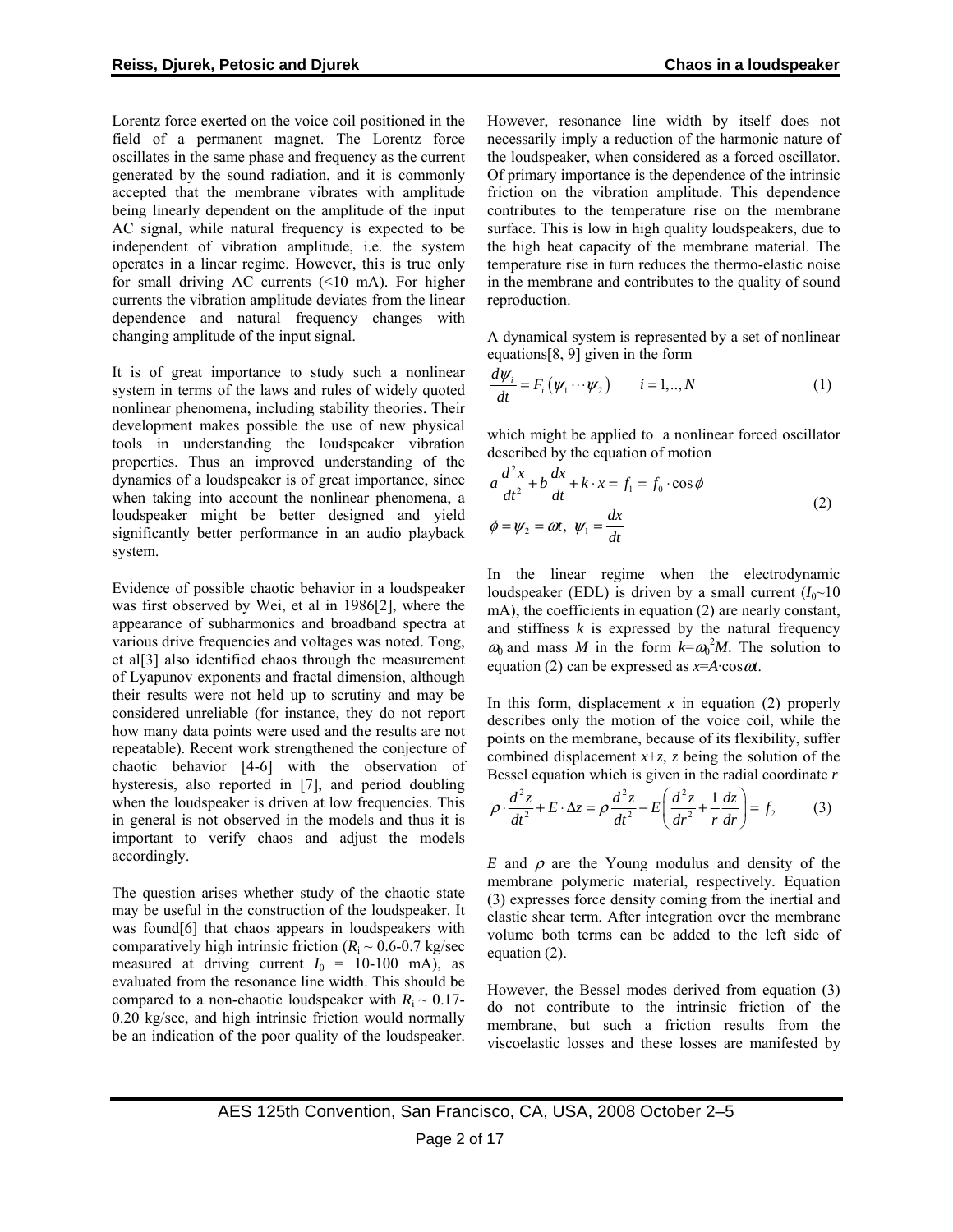<span id="page-2-0"></span>fluctuations in the membrane surface visible as tilts[10]. Such tilts are stochastic surface fluctuations and are associated to vibration modes having frequencies extending up two orders of magnitude higher than loudspeaker's natural frequency.

In these experiments, stiffness *k* was evaluated from the static measurements by the use of calibrated loads and the evaluation of corresponding membrane displacements. It was found that stiffness has a form  $k=m+n\cdot x+p\cdot x^2$  $(m = 930 \text{ Nm}^{-1}, n = -114 \cdot 10^3 \text{ Nm}^{-1})$ <sup>2</sup>,  $p = 32 \cdot 10^3$  Nm<sup>-3</sup>), and *k* obtains a minimum value at  $x$ <sup>-1.8</sup> mm. A short analysis of equation [\(2\)](#page-1-0) shows that it would be exceedingly difficult to explain amplitude bifurcations and the existence of a chaotic state in the loudspeaker by this nonlinearity, even if coefficients *m, n*, and *p* are varied over a broad range of values far from the commonly accepted values indicated by the technical performance of the loudspeaker. Instead, the only effect observed by the use of simulations based upon this quadratic nonlinearity was the well known amplitude cut-off[11], as shown in the inset of [Figure 1.](#page-2-0)

Another experiment showed that the membrane's properties play an important role in the dynamics of the system. The same membrane was reinforced by phenolic resin[12], leaving the elastic suspension intact. Static measurement of the stiffness after the reinforcement revealed that *k* increased to about 1230  $Nm^{-1}$  at the origin, and this is to be contrasted with the concept of the EDL membrane as being a point mass suspended on an elastic spring. Furthermore, an increase of the stiffness by such reinforcement suggests a substantial contribution of membrane elasticity to the vibration properties of the EDL.

In addition to the elastic properties of the membrane governed by the Young modulus, viscoelasticity of the composite polymer material also plays an important role. Viscoelastic losses in the membrane are expressed by intrinsic membrane friction *R*i entering the second term in equation [\(2\)](#page-1-0), and these losses are brought about as a hysteresis in the stress-strain diagram of the membrane material. Systems with such hysteresis obey memory properties which manifest in the loudspeaker as a time dependent stiffness[13], and in the literature dealing with stochastic processes are commonly referred as an *after effect*.

Furthermore, one has to consider that a resonance frequency dependent on vibration amplitude [\(Figure 2\)](#page-3-0) deviates from the dependence of the resonance

frequency calculated from the formula  $k = \omega_0^2 M$ , *k* being measured statically by the use of the calibrated loads. An initial decrease of the calculated resonance frequency from static measurements correlates to a decrease of the resonant frequency obtained from dynamic measurements, but a strong increase of the latter at *A*>5 mm might not be explained bythe simple quadratic nonlinearity in equation [\(2\)](#page-1-0). Properties of the membrane material also play an important role in the restoring force.

In this respect, investigation of the dynamics of the chaotic state can provide very useful information concerning the composition and elastic properties of the membrane. This, in turn, could enable important improvements to the membrane design.



**Figure 1. Frequency dependence of the impedance of the loudspeaker. The inset shows the frequency dependence of the vibration amplitude for driving current I0=4 A.**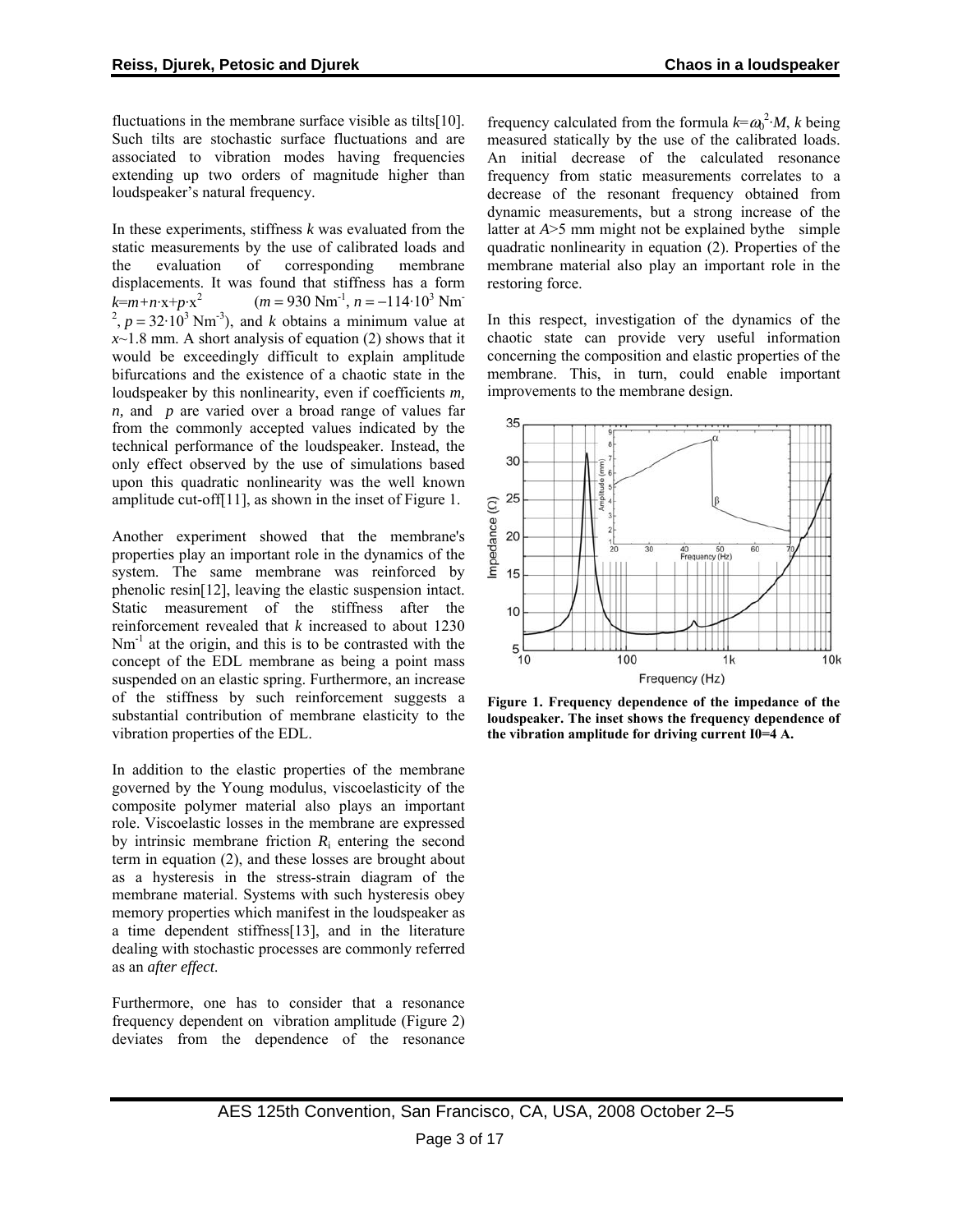<span id="page-3-0"></span>

**Figure 2. Amplitude dependent resonant frequency; (○) calculated from the statically measured stiffness, (●) measured in dynamic regime. Inset shows current dependent intrinsic membrane friction** *R***i.** 

In this work, we analyze time series from an experimental electrodynamic loudspeaker system. We use a variety of techniques from chaotic time series analysis[14] to show that the system is indeed chaotic and exhibits low dimensional dynamics suitable for further analysis and the implementation of chaos control techniques. By quantifying the nonlinear behavior, we also provide empirical observations which may be used to refine the modeling and design of loudspeakers.

### **2. EXPERIMENTAL SET-UP**

In these experiments, a low frequency loudspeaker was used with a resonant frequency, recorded in air, of *f =* 38 Hz, driving current  $I_0 = 10$  mA, factor  $B \cdot l = 3.9$  Tm, membrane diameter  $2R = 16$  cm, rated RMS power of 60 W, and nominal impedance of 8 ohms. According to the manufacturer's data, the voice coil inductance is  $L =$ 0.9 mH, and the contribution of the inductive part ω·*L* to the loudspeaker's impedance can be neglected for driving frequencies *f* < 100 Hz.



#### **Figure 3. Experimental set up with loudspeaker and laser distance meter.**

The experimental set-up is depicted in [Figure 3](#page-3-0). The loudspeaker was placed in a stainless steel chamber. Air pressure within the chamber was measured by the use of an absolute capacitive gauge with ultimate resolution 0.01 mbar. A glass window on the top of the chamber ensured the transparency to the light beam from the laser distance meter which measured vibration amplitude with an accuracy of 2 μm, and sampling frequency of  $\sim$  1 kHz (a similar measurement apparatus was used to analyse nonlinear vibrations of a loudspeaker in Wei, et al[2]). The A/D converter resolution of the laser distance meter was 8 bits. This allowed the acquisition of 128 amplitude levels in both up and down vibration directions. In order to check the possible influence of the chamber wall friction on the course of measurements, the impedance and vibration amplitude data were recorded at 1 bar air pressure in closed chamber and compared to those evaluated in free laboratory atmosphere. In the frequency range near 50 Hz recorded data, notably impedance, showed no significant difference.

For impedance and amplitude measurements, the loudspeaker was connected to an audio amplifier with rated power of 300W via a series resistor 0.44 Ω. A rather small resistor value was used because of the possibility of driving higher currents. However, small resistance gave rise to increased influence of the back electromotive force. A satisfactory compromise was found with the total voltage swing across the loudspeaker, clipping not included, of  $+/-$  50 V, which in turn provided driving currents  $I_0 = 4$  to 5A. For driving currents  $I_0$  < 100 mA, the back electromotive force is comparable to the friction term in Eq. [\(2\),](#page-1-0) while for higher currents intrinsic friction increased and became the dominant contribution to the impedance.

The loudspeaker vibration amplitude dependent on frequency was measured for various driving currents in an evacuated space and in normal atmospheric pressure (1 bar)[15]. The data recorded *in vacuo* are shown in [Figure 4.](#page-4-0) By an increase of the driving current the resonance curve became more and more distorted until an amplitude downturn (cut-off) appeared near *f* = 43.5 Hz for  $I_0 = 200$  mA. This current indicated the starting value for identification of the chaotic regime. The inset in [Figure 4](#page-4-0) depicts the hysteretic property of the cut-off effect. That is, cut-off frequencies differ for positive and negative frequency sweep.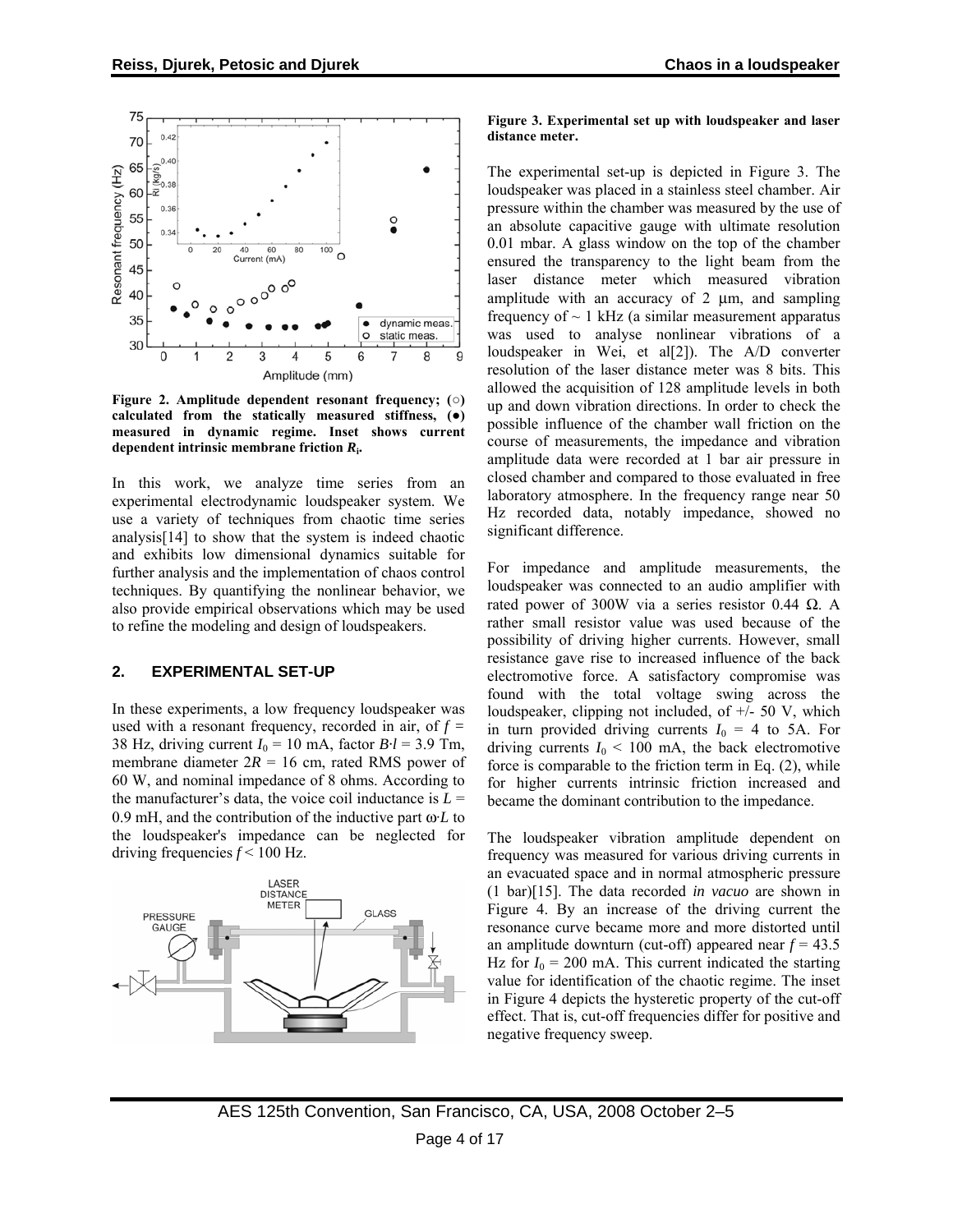<span id="page-4-0"></span>Onset of the amplitude cut-off was followed by a subsequent frequency sweep which gave rise to the erratic vibration amplitude. This unstable range extended up to 54 Hz. This was chosen as the fixed frequency for evaluation of the appearance of subharmonics which precede the chaotic state. An important feature of the unstable range was the relatively small change of the impedance with increasing driving current. In these experiments, loudspeaker impedance stayed at  $\sim$  11 Ω, irrespective of whether the system was operated in air or in an evacuated chamber. This in turn meant that the driving system could be considered as a current source, even in the case when the amplifier was used as a voltage source.



**Figure 4. Impedance measured in vacuo for various driving currents. The inset shows the hysteresis of the cutoff frequency for positive and negative frequency sweeps.** 



**Figure 5. A bifurcation diagram of vibration amplitudes recorded in vacuo for fixed driving frequency 53 Hz and 20 mA/sec sweeping driving current.** 

A bifurcation diagram, as shown in [Figure 5,](#page-4-0) was produced by fixing the frequency at  $f = 53$  Hz, sweeping the driving current from  $I_0 = 1.5$  A to 2.5A at a rate of 20 mA/sec, and recording the amplitude of the displacement of the loudspeaker. At  $I_0 \sim 1.81$ , a first bifurcation pitchfork appeared, which was followed by multiple period doublings, until at  $I_0 = 2.15$  A the characteristic period-3 window appeared[16] and the system vibrated with 3 amplitudes. Existence of period doubling and a period 3 window was a strong indicator of chaos.

However, the period 3 window was observed only in an evacuated space, and data from a loudspeaker operating in an evacuated chamber is unsuitable for time series analysis techniques. This is primarily because the voice coil bonding agent evaporates when in a vacuum, which in turn changes the resonant frequency during the course of the measurements. In addition, for long time and heavy duty loudspeaker operation it is important to remove heat from the loaded voice coil, and this is more easily accomplished in an air atmosphere.

Measurements in 1 bar air were performed in a closed chamber, since this minimised parameter drift due to free air convection in the laboratory. The driving frequency was fixed at 56 Hz, and the driving current was increased up to values when higher harmonics appeared as a result of the nonlinear restoring term in Eq. [\(2\).](#page-1-0) Excerpts of the time series waveforms representing various driving currents are given in [Figure](#page-5-0)  [6](#page-5-0). [Figure 6a](#page-5-0) shows the time dependent vibration amplitude at the starting driving current  $I_0 = 2.4$  A, when the recorded signal shows nearly sinusoidal behavior. [Figure 6](#page-5-0)b, c and d show new vibration amplitudes (marked with triangles) which appear with increasing driving current. The corresponding averaged spectra over the whole time series given in [Figure 7.](#page-6-0) [Figure 7a](#page-6-0) shows the expected behavior, with a fundamental frequency corresponding to the drive frequency. The first subharmonic appeared at 28 Hz, as depicted in [Figure 7](#page-6-0)b. Further increase of the driving current resulted in a new subharmonic at 14 Hz (see [Figure 7](#page-6-0)c) and the subsequent appearance of broadband behavior, [Figure 7d](#page-6-0).

The bifurcation diagram for measurements of vibration amplitude in air is shown in [Figure 8](#page-6-0), and was produced in the same manner as [Figure 5](#page-4-0). Vertical lines indicate values of driving currents for which the Feigenbaum ratio  $\delta_1/\delta_2 = 4.669$  is fulfilled [17]. A period 3 window cannot be seen, but this is not a contra-indicator of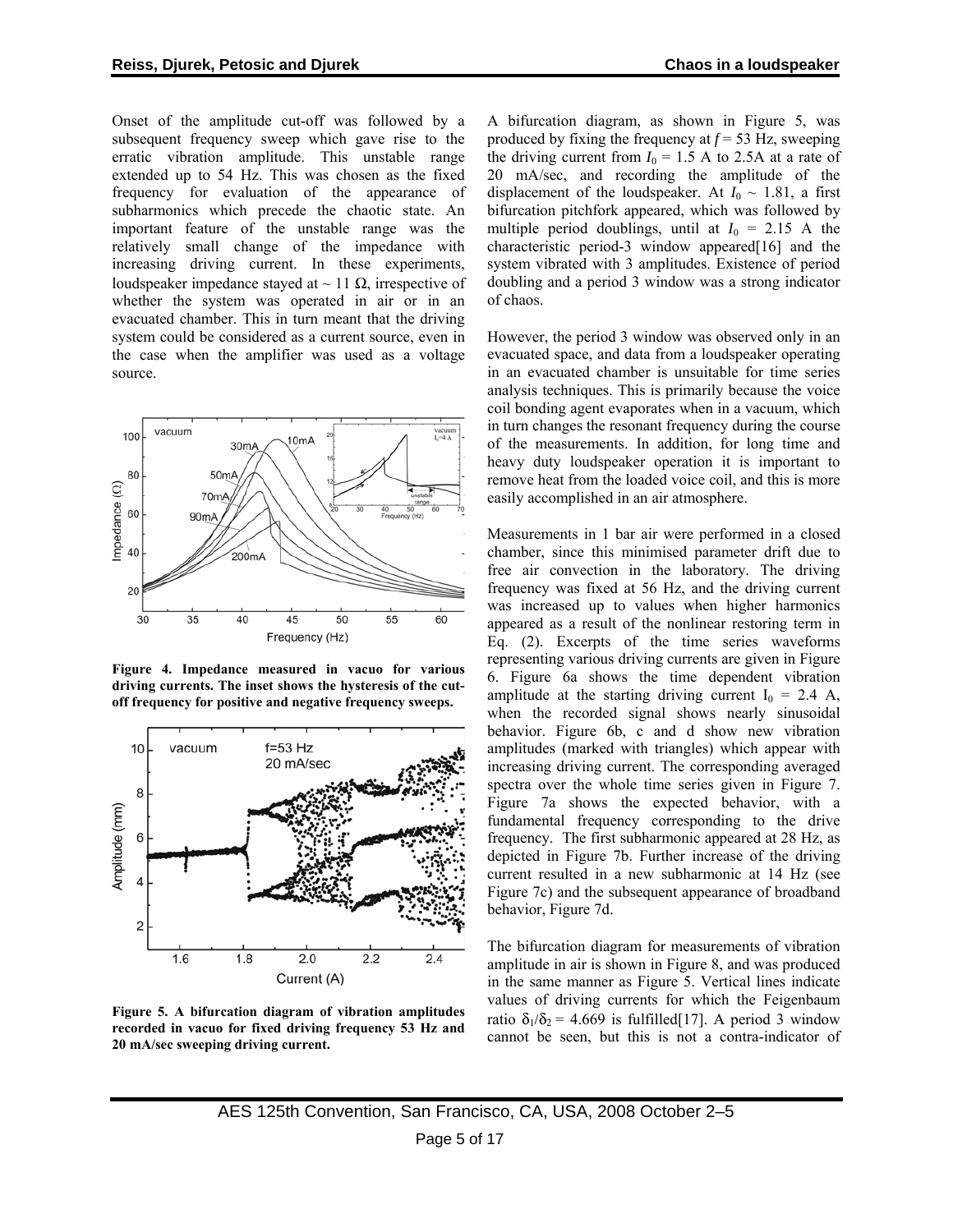<span id="page-5-0"></span>chaos. Noise in the data acquisition system may obscure the window, and existence of such a window is not considered a necessary condition. Whereas heating the voice coil makes long term measurements difficult for the evacuated loudspeaker experiment, reverberation and air circulation added noise to the short term measurements used in generating the bifurcation diagram of [Figure 8.](#page-6-0)

Leaving the loudspeaker to operate at a driving frequency of 45 Hz, the driving current was selected at a value slightly below 2.8 A, at which point the first subharmonic became attenuated. This indicated the starting point for recording the vibration amplitude included in time series analysis. A rather low frequency of 45 Hz was selected because the dynamics appeared less susceptible to parameter drift and nonstationary behaviour in this range.

The time series analysis presented in the following sections is derived from a 247,392 point experimental flow data set. The data was recorded with 16bit resolution, though this is further limited by the 8 bit resolution of the laser distance meter. The sample rate was 1024Hz, so that the data set is just over four minutes long and there are approximately 22.76 samples per drive period. In the results that follow, units are not typically given on the measurements since they have been scaled and transformed by the data acquisition system.



**Figure 6. Short time series plots of the vibration amplitude recorded in 1 bar air for a fixed driving frequency of 56 Hz, and various driving currents. The triangles indicate the appearance of period doubling, leading to aperiodic behavior observed at 3.6A.**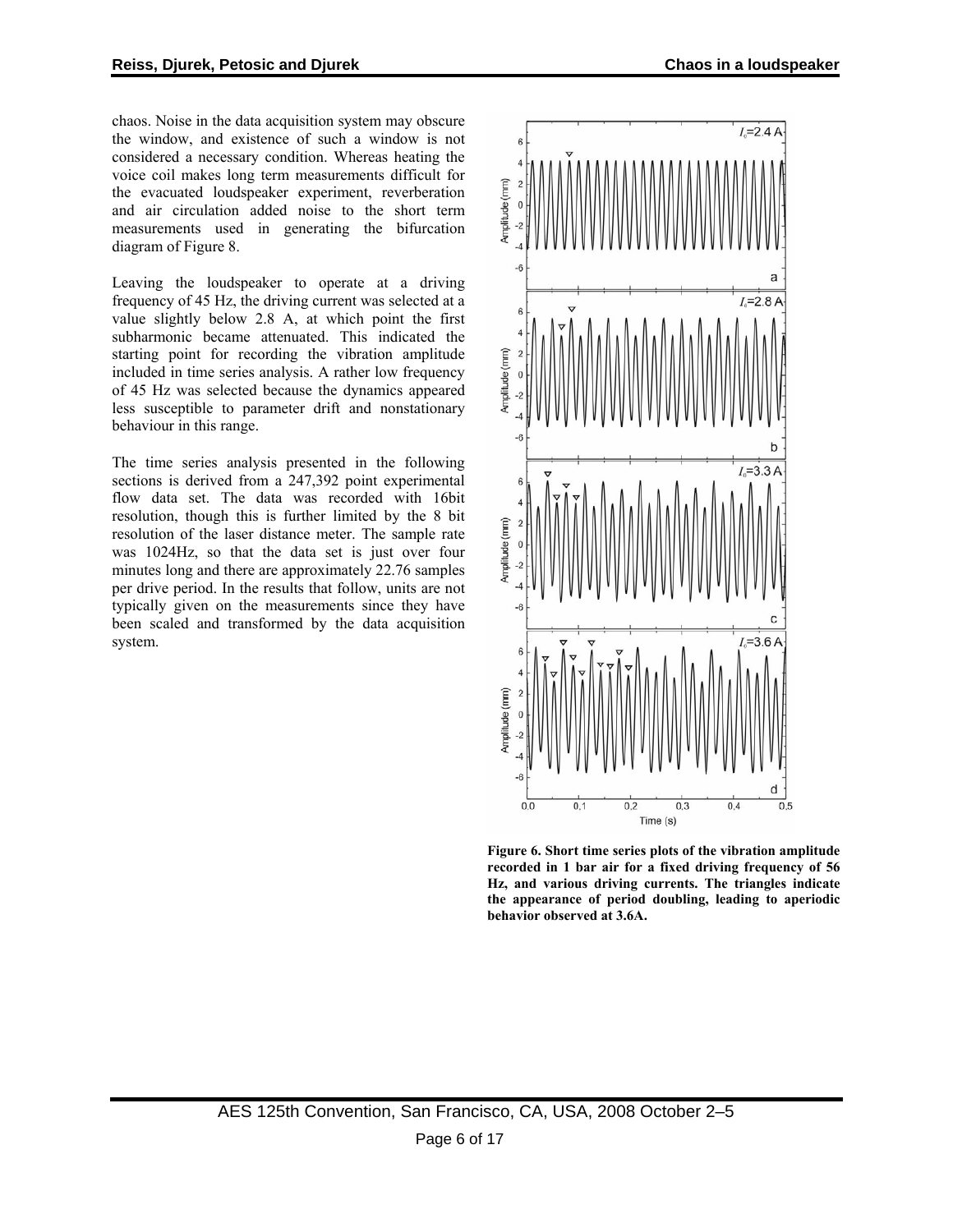<span id="page-6-0"></span>

**Figure 7. Average spectrum of vibration amplitude recorded in 1 bar air for various driving currents corresponding to [Figure 6.](#page-5-0)** 



**Figure 8. A bifurcation diagram of vibration amplitudes recorded in 1 bar air for a driving current swept at 20 mA/sec and fixed driving frequency of 56 Hz.** 

#### **3. DATA ANALYSIS AND RESULTS**

To analyse a 1 dimensional experimental data set using chaotic time series analysis techniques, it is necessary to transform the data using phase space reconstruction techniques. If only one variable from the system can be observed,  $X = \{X(1), X(2), \dots, X(N),\dots\}$ , then a *D*dimensional time series of length *N*,  $Y=\{Y(1), Y(2), \ldots\}$ *Y*(*N*)} is constructed from the original time series using a delay *d* as follows.

$$
\mathbf{Y}(n) = (X(n), X(n+d), \dots X(n+(D-1)d))
$$
 (4)

where we have assumed that **X** contains at least *N*+(*D*- $1)d$  data points. If the time between samples represents one period of data, then **X** represents time series generated from a map, or Poincare section of the system. In which case the delay *d* used to generate **Y** is usually set to 1.

Assuming that the time series is stationary, that is, the parameters which govern the dynamics are not significantly changing over time, then with sufficient data and the appropriate choice of the delay parameter *d* and the embedding dimension *D*, **Y** will accurately represent the dynamical behaviour of the system. Once **Y** has been constructed, then further analysis of this multidimensional time series may be used to estimate various quantities related to the structure of the phase space, such as the dimensionality of the attractor, characterisation of the chaotic behavior or lack thereof, and identification of chaotic orbits.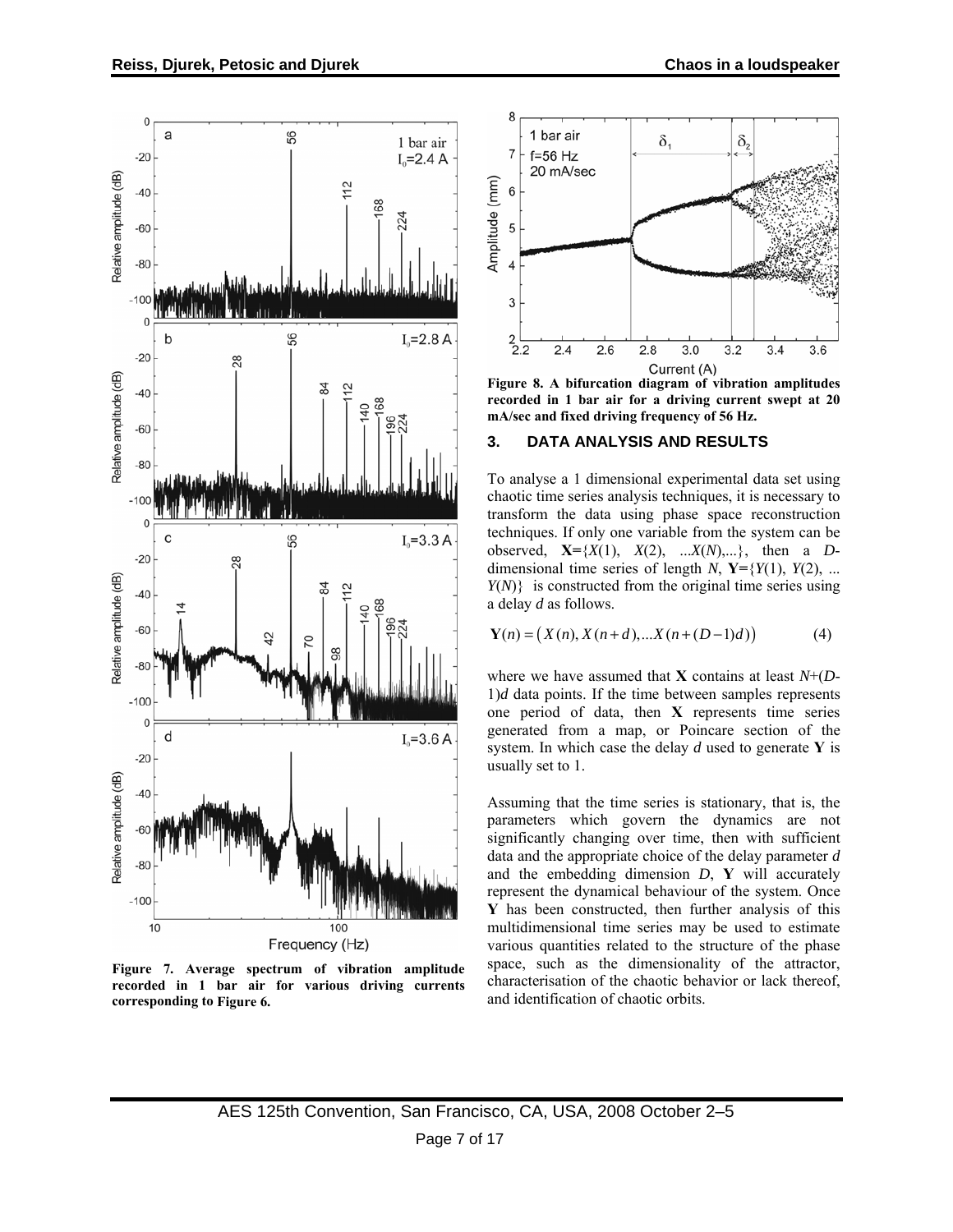<span id="page-7-0"></span>

**Figure 9. Nonstationary behavior of the time series. Plotted are estimates of the maximum and minimum values for overlapping windows of 1024 samples (one second) from the experimental data.** 

In the following subsections, we construct delay coordinate embeddings from the scalar time series, and then use this technique to analyse the data and quantify its dynamical system properties. We will use the notation introduced above to describe the original scalar time series,  $X=\{X(1), X(2), ...X(N)\}\$  and a delay coordinate embedding of the time series, **Y=**{*Y*(1), *Y*(2), ... *Y*(*N*)}.

#### **3.1. Nonstationarity and long-term dynamics**

A few simple tests were first performed that would identify strong drifts in the data. Sliding windows of varying length were applied to the data and statistical quantities such as mean, maximum, minimum and standard deviation were computed for each window. If the data was truly stationary, then these quantities would remain constant throughout the data. Results of the drift in the maximum and minimum values of a one second window (1024 data points) are depicted in [Figure 9.](#page-7-0)



**Figure 10. Plot of the waveform for two methods of sectioning the data. The top plot, part (a), depicts peak amplitudes and the bottom plot, part (b), depicts time intervals between zero crossings.** 

It can be seen that the dynamics of the system are not entirely stationary. For instance, the maximum value undergoes an upward trend, particularly near the beginning of the time series. This nonstationarity was also confirmed by the measurement of other statistical quantities such as the skewness and kurtosis for windowed data.

When the dynamics change over time in an experimental system it is often difficult to determine the cause. The behavior may be caused by long term dynamics which are inherent to the system or by a simple transient before settling into some behaviour. However, this fluctuation is quite small in relation to the full extent of the data (for instance, variation in the maximum value is less than 2% the full scale of the data) and thus, though it may affect the results of chaotic time series analysis methods, it is still small enough that the data is acceptable for analysis.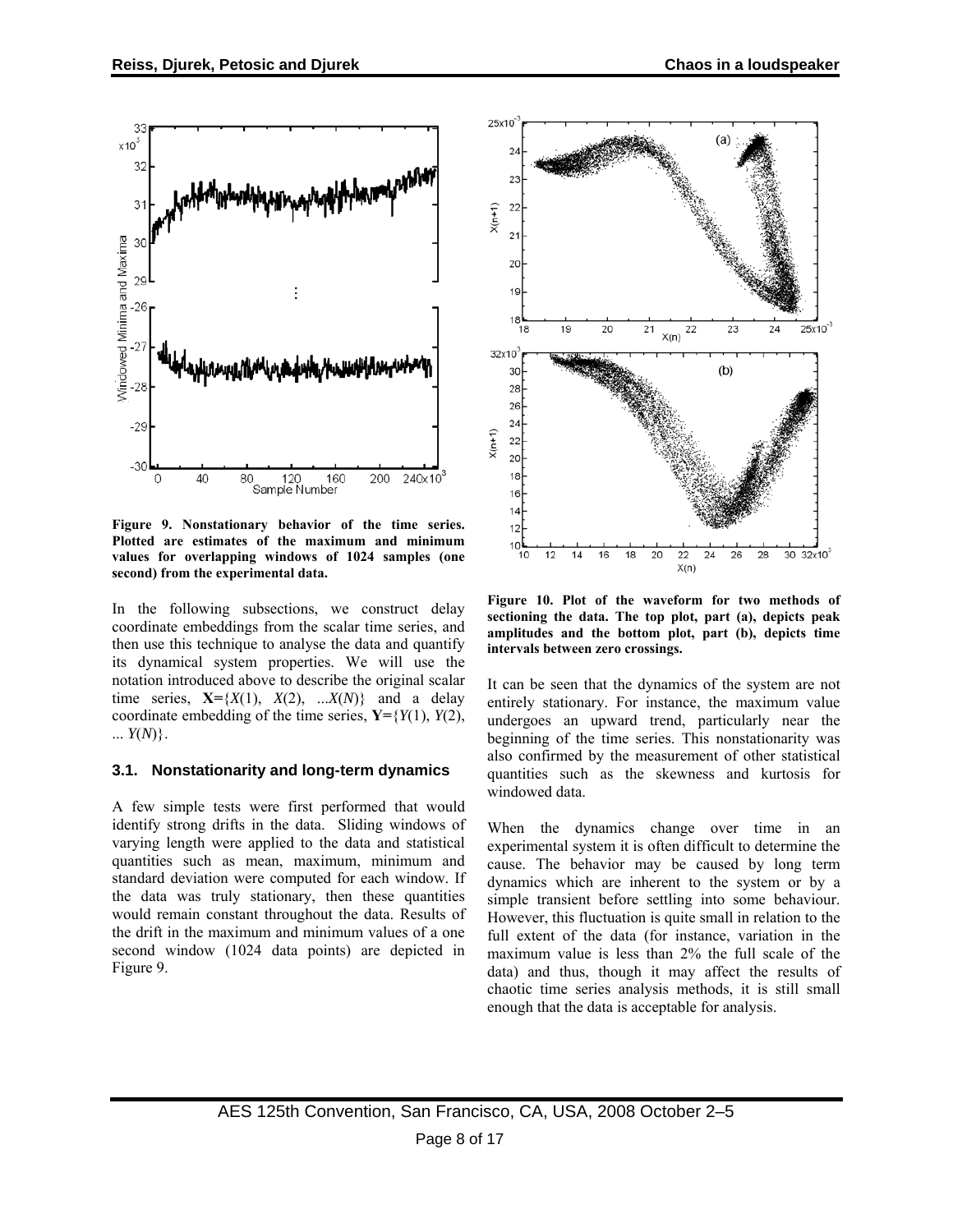<span id="page-8-0"></span>

**Figure 11. Two techniques for estimating an embedding delay from the experimental data. The first method uses the first minimum of the mutual information function and the second uses the first zero crossing of the autocorrelation function. The methods suggest a delay between 6 and 7.** 

#### **3.2. Poincaré sections**

A common technique in chaotic time series analysis is to generate a Poincare section, with one point per period, from data sampled at much higher than the drive frequency. Given that the system has a drive frequency of 45Hz, a natural Poincaré section would be to sample the system at the drive frequency. Since this was not possible due to the limited sampling frequencies of the data acquisition system, we considered several techniques for extracting a Poincaré section. These included the peak amplitude values, their second derivatives, times between peaks and times at which the amplitudes cross a fixed value. [Figure 10](#page-7-0) depicts the Poincare section plots using extracted peak amplitudes and extracted times between zero crossings in the flow data. Both techniques successfully capture the dynamics, though the use of zero crossings appears slightly less noisy.

#### **3.3. Embedding parameters**

A reasonable value for the delay may be suggested either by the first zero crossing of the autocorrelation function or by the first minimum of the mutual information function[18, 19], as either value is plotted as a function of delay. For the time series data, given a delay *d*, the autocorrelation is found simply from



**Figure 12. Results of the FNN routine as applied to the original flow data and the two Poincare sections. An appropriate embedding dimension is found when the percentage of false near neighbors drops to a constant value. This indicates that the embedding dimension should be at least 4.** 

$$
R(d) = \frac{1}{(N-k)\sigma^2} \sum_{n=1}^{N-k} [X(n) - \mu][X(n+d) - \mu] \tag{5}
$$

where  $\mu$  is the mean and  $\sigma^2$  is the variance of the data.

The mutual information of two random variables,  $a \in A$  and  $b \in B$ , is given by

$$
I(A;B) = \sum_{a \in A} \sum_{b \in B} p(a,b) \log \frac{p(a,b)}{p(a)p(b)} \tag{6}
$$

where the convention  $0\log 0=0$  was used. In the case of the mutual information between a time series and a delayed version of itself, *a* represents a range of values for  $X(n)$  and *b* a range of values for  $X(n+d)$ . These values must be chosen so as to provide a reasonable approximation to the mutual information of the underlying dynamical systems generating *X*(*n*) and  $X(n+k)$ . Here, the mutual information was calculated efficiently using a method described in Reiss, et al.[20], which partitions the range of values for  $X(n)$  and  $X(n+k)$ recursively until there is no more hidden structure.

The mutual information often gives a better value because it takes nonlinear correlations into account. However, for the loudspeaker data, the mutual information function and the autocorrelation function were in strong agreement. As shown in [Figure 11,](#page-8-0) the autocorrelation suggests a delay of 6 and the mutual information a delay of 7. This was in agreement with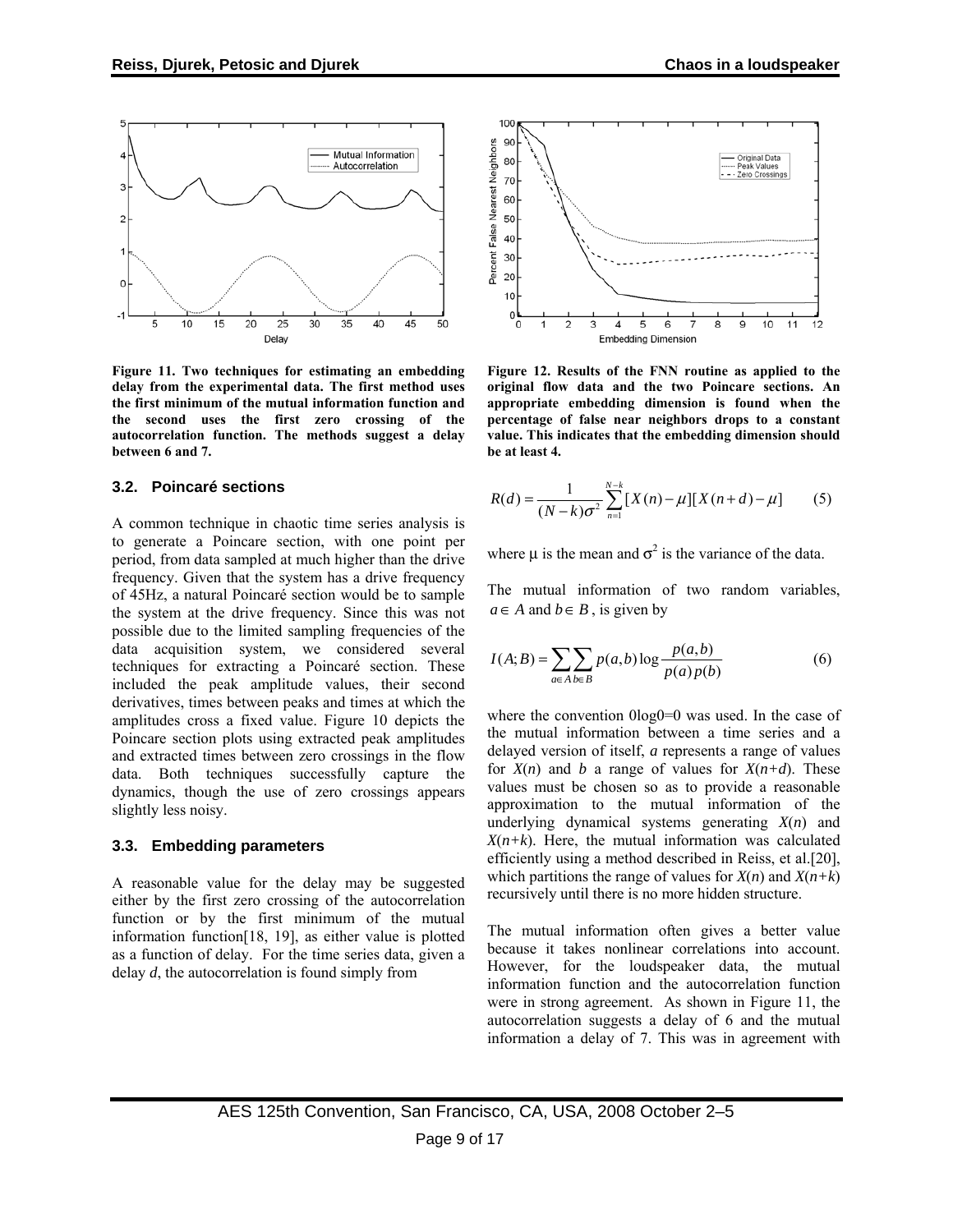<span id="page-9-0"></span>visual inspection since 2 and 3 dimensional plots revealed the most structure near these values of delay (see [Figure 13\)](#page-9-0). Unfortunately, they also reveal a complexity or noise dependence that makes the fine scale structure very difficult to detect.

A modified form of the false nearest neighbors algorithm[21] (FNN) was chosen as the primary technique for determining the embedding dimension. The modification is intended to take into account stochastic phenomena which result in FNNs occurring regardless of the embedding dimension. An appropriate embedding dimension is found when the percentage of FNNs drops to a constant value. As shown in [Figure](#page-8-0)  [12](#page-8-0), the percentage of false neighbors approaches a constant value with an embedding dimension of 5 for the flow data, and an embedding dimension of 4 for either sectioned data set. This is in agreement with the observation that a Poincaré section should have one less dimension than the original data.

#### **3.4. Fractal dimension**

The dimensionality of a chaotic attractor is typically a noninteger value. That is, the attracting region of the phase space will not completely fill out a region of that space. In this section we use several different methods to estimate the dimensionality of the loudspeaker data, which further gives an idea of the complexity of the underlying dynamics.

The correlation dimension is found by constructing a function  $C(\varepsilon)$  that is the probability that two arbitrary points from the delay coordinate embedding are closer together than a distance  $\varepsilon$ .

$$
C(\varepsilon) = \frac{2}{N(N-1)} \sum_{i=1}^{N} \sum_{j=1}^{i-1} H(\varepsilon - |Y(i) - Y(j)|)
$$
(7)

where *H* is the Heaviside unit step function. The correlation dimension of an experimental time series is then given by

$$
D = d \log(C) / d \log(\varepsilon)
$$
 (8)

in the limit  $\varepsilon \to 0$ , and  $N \to \infty$ . The correlation dimension may be estimated by the slope of the curve  $log(C(\varepsilon))$  versus  $log(\varepsilon)$ . A noninteger result for the correlation dimension indicates that the data is probably fractal. For too low or too high  $\varepsilon$  values, the results are inaccurate, so the slope must be measured in the midrange of the curve. A good value should be in the region where measurements of the dimension are most stable.

The Grassberger-Proccacia algorithm[22, 23] was used to estimate fractal dimension. Results of  $log_2(C(\varepsilon))$ versus  $log(\varepsilon)$  for the peak values from the original 45Hz data are depicted in [Figure 14.](#page-11-0) The correlation dimension cannot be accurately estimated since there is not a significant region where the slope remains constant. This is because estimates of correlation dimension using the Grassberger-Proccacia algorithm are highly susceptible to noise and data set size. Limited data set size reduces the region of the plateau and increases uncertainty, and the presence of noise implies that accurate measurement can only be obtained for large ε. For higher dimensional data these problems are aggravated since minimal noise and exponentially more data are required to identify the plateau region. In addition, data with a high sample rate may exhibit strong correlations that skew the estimates. The approximations due to noise, data set size, nonstationarity and so on are inherent in the data set. But the Grassberger-Proccacia algorithm also uses an approximation to the definition of correlation dimension. Therefore, we attempted an alternative technique that allows estimation of multiple definitions of the fractal dimension.



**Figure 13. A two dimensional plot of the experimental data with a delay of 7.** 

The delay coordinate embedded data can be gridded into *n*-dimensional boxes of equal length ε, such that all vectors lie within these *N* boxes. If a box is labelled *i*, then it has an associated probability,  $P_i(\varepsilon)$ , that a vector on the attractor will reside within this box. The generalized entropies,  $H_0$ ,  $H_1$ , ... are defined in terms of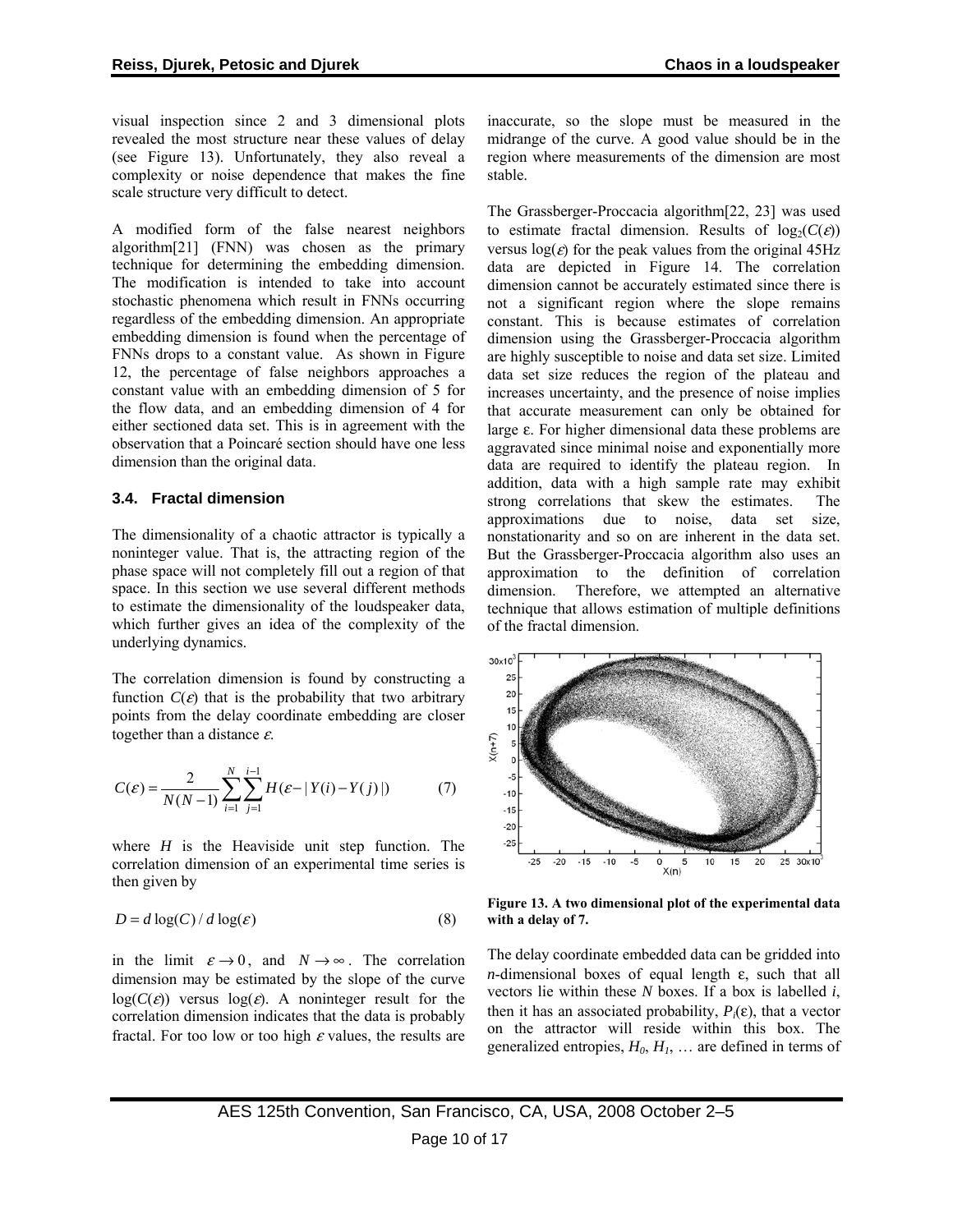the probabilities of vectors occupying boxes. For *q*=0,1,2…,

$$
H_q(\varepsilon) = \frac{1}{1-q} \ln \sum_{i=1}^{N(\varepsilon)} P_i^q(\varepsilon) \dots q \neq 1
$$
  
\n
$$
H_1(\varepsilon) = -\sum_{i=1}^{N(\varepsilon)} P_i(\varepsilon) \ln P_i(\varepsilon)
$$
\n(9)

In the following we keep the conventions common in dimension definitions and use the natural logarithm as opposed to the log base 2. The generalized dimension of order *q* is then defined as

$$
D(q) = -\lim_{\varepsilon \to \infty} \frac{H_q(\varepsilon)}{\ln \varepsilon} \tag{10}
$$

Under this definition,  $D(0)$ ,  $D(1)$ , and  $D(2)$  are the box counting dimension, the information dimension and the correlation dimension, respectively. We also have the property that if  $p > q$ , then  $D(p) \le D(q)$ .

Once the generalized entropies have been determined, there are two ways to approximate the generalized dimensions for time series data. The first is if  $\varepsilon$  is sufficiently small such that the limit is approximately correct, and we have enough data to get an accurate measurement for  $H_a(\varepsilon)$ . In which case we may use

$$
D(q) \approx D_q(\varepsilon) = -H_q(\varepsilon) / \ln \varepsilon \tag{11}
$$

However, the preferred method is to simply look at the slope of a plot of  $H_q(\varepsilon)$  vs ln( $\varepsilon$ ), since this has a quicker rate of converge to the limit of  $\varepsilon$ ->0. We should mention that further information theoretic properties can be determined from the analysis of this sorting, such as the generalized mutual information of high dimensional data,  $I_n(X_1, X_2, \ldots, X_n)$ , or estimation of the metric entropy[24].

For large box size, the box counting dimension varies widely from the others, since the box counting dimension  $D(0)$  is more susceptible to errors. It is also a poor quantity to use since it says nothing about the density of the attractor, only about its shape. However, the box counting dimension and all the others converge in the mid-region, before diverging slightly and then dropping to zero (due to data set size). It is this mid region that parallels the plateau region of the Grassberger-Proccacia algorithm[22, 23].

[Figure 15](#page-13-0) and [Figure 16](#page-13-0) presents the results of our calculations of the first four generalised dimensions performed on the flow data embedded in five dimensions and the sectioned data embedded in four dimensions, respectively. Displayed are estimates of the first four generalized entropies for varying box size. Additional tests were also performed for the embedding dimensions 3-6, and for the next four generalized<br>entropies. The results indicated that, for entropies. The results indicated that, for  $p > q$ ,  $D(p) \le D(q)$ , which agrees with theory.

The estimates for fractal dimension were derived from where the slope of of  $H_q(\varepsilon)$  vs ln( $\varepsilon$ ) showed the least deviation for successive values of  $\varepsilon$  ( $\varepsilon$ =2<sup>-4</sup> and 2<sup>-5</sup>). Estimates ranged from 1.8 to 2.2, for all fractal dimensions calculated on the sectioned data, and 2.6 to 3.0 for all fractal dimensions calculated on the flow data, when embedding dimension was greater than or equal to 4. In both cases the estimate This agrees with our choice of the embedding dimension, and is also in rough agreement with the result from the Grassberger-Proccacia algorithm. However, in general, the dimensionality of the sectioned data is less than 1 plus the dimensionality of the flow data. This may be accounted for primarily by the small data set size for the sectioned data (approximately 10,000 points), which is known to cause a slight overestimation of fractal dimension, and the relatively high sample rate of the flow data, which skewed estimates downwards[25].

#### **3.5. Lyapunov exponents**

The Lyapunov exponents characterize how chaotic a system is. For a *D-*dimensional dynamical system, consider the infinitesimally small *D-*sphere centered around a point on the attractor. As this evolves, the sphere will become an *D-*ellipsoid due to the deforming nature of the attractor flow. Then the  $i<sup>th</sup>$  Lyapunov exponent is defined in terms of the exponential growth rate of the  $i<sup>th</sup>$  principal axis of the ellipsoid.

$$
\lambda_i = \lim_{t \to \infty} \frac{1}{t} \ln \frac{p_i(t)}{p_i(0)} \tag{12}
$$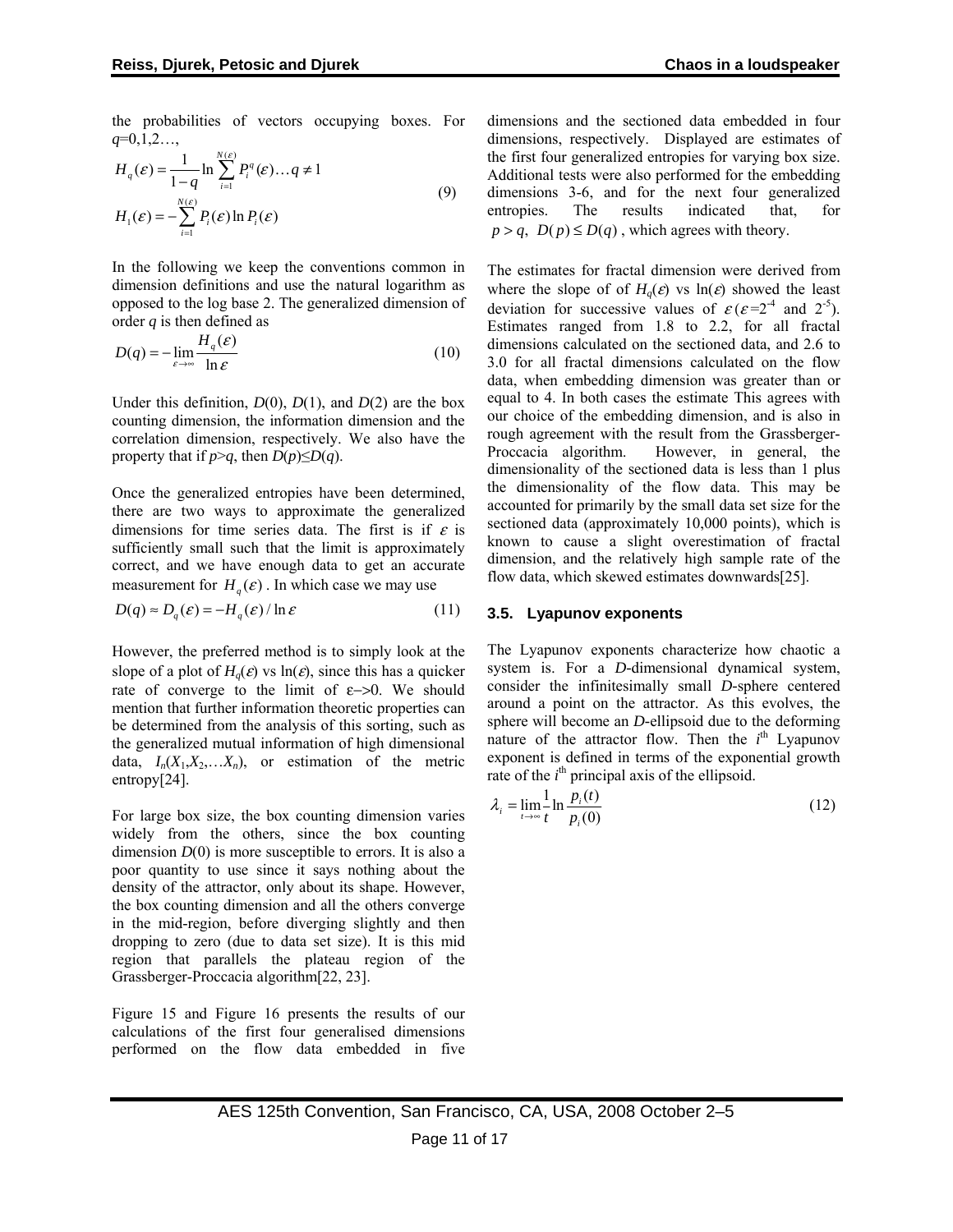<span id="page-11-0"></span>

**Figure 14. Plot of the log correlation function versus log distance. With sufficient, low noise data, the slope of the plot may provide the correlation dimension.** 

Thus the spectrum of Lyapunov exponents,  $\{\lambda_1, \lambda_2, ..., \lambda_n\}$  describes the rate of growth of the distance between nearby trajectories in phase space. Chaos is often defined by the existence of a positive dominant Lyapunov exponent, which indicates that nearby trajectories will, over time, diverge exponentially away from each other.

The determination of Lyapunov exponents from noisy, experimental data is a difficult task. Although many methods have been presented, there are also numerous examples of these methods breaking down when tested against real data, as well as questions concerning the validity of the methods. Thus the results of exponent determination were held to scrutiny. Criteria were established for identification of Lyapunov exponents.

There should be agreement between exponents as measured from different algorithms, and some measurement of error should be provided. Embedding parameters used in estimating exponents must be confirmed independently by other methods. The results should remain consistent under various parameter settings for exponent estimation. For flow data, a zero exponent should be clearly found. Estimation of exponents from each both flow and sectioned data should be in agreement. The sum of all the exponents must be negative, and the sum of the positive exponents should be less than or equal to the metric entropy. In fact, for many cases they should be equal.[26] Under the proper conditions, the Lyapunov exponents should all, approximately, switch sign when measured from a time reversal of the data.[27]

The Lyapunov dimension may be defined as

$$
D_{\lambda} = L + \frac{1}{|\lambda_{L+1}|} \sum_{j=1}^{L} \lambda_j
$$
 (13)

where  $L$  is the maximum integer such that the sum of the *L* largest exponents is still non-negative. That is,

$$
\sum_{j=1}^{L} \lambda_j \ge 0, \text{ and } \sum_{j=1}^{L+1} \lambda_j < 0. \text{ The Kaplan-Yorke}
$$

conjecture[28] proposes that this is equal to the information dimension. Within error bounds, this seems to be true. Therefore, a final criterion is that the Lyapunov dimension estimates should agree with information dimension estimates.

It is doubtful that all criteria can be satisfied unless one is dealing with a long, noise-free time series of low dimensional simulated data. Noise, high dimensionality and short time series length (few orbits or small number of points or both) negatively affect all methods of analysis. Some criteria, such as confirmation of embedding parameter choices are a virtual necessity before any calculation is made. Others, such as agreement between the Lyapunov dimension and information dimension, are very strong indicators that Lyapunov exponents have been reasonably determined. Still other criteria require calculations of quantities that are particularly difficult to compute from time series, such as metric entropy. Previous authors chose to reject the use of estimated Lyapunov exponents as discriminating statistics[29].

Three methods of determining Lyapunov exponents were implemented; the method of Eckmann and Ruelle[30] for determining the Lyapunov spectra, and the Rosenstein[31] and Wolf, et al.,[32] methods for determining the largest exponent. Since these methods are fundamentally different, one would not expect agreement between the estimates to be simply due to them incorporating the same mistakes. The sectioned data were used for all estimates since this reduces dependence on the choice of delay time. Abarbanel's method was also applied[33], though this is based on the same technique as Eckmann and Ruelle's method and for sectioned data provides very similar results.

Wolf[32] defined the exponents in terms of the rates of divergence of volumes as they evolve around the attractor. The Wolf method involves following a trajectory in its path around the attractor. The rate of growth between points on this trajectory and a nearby trajectory is used to estimate the largest Lyapunov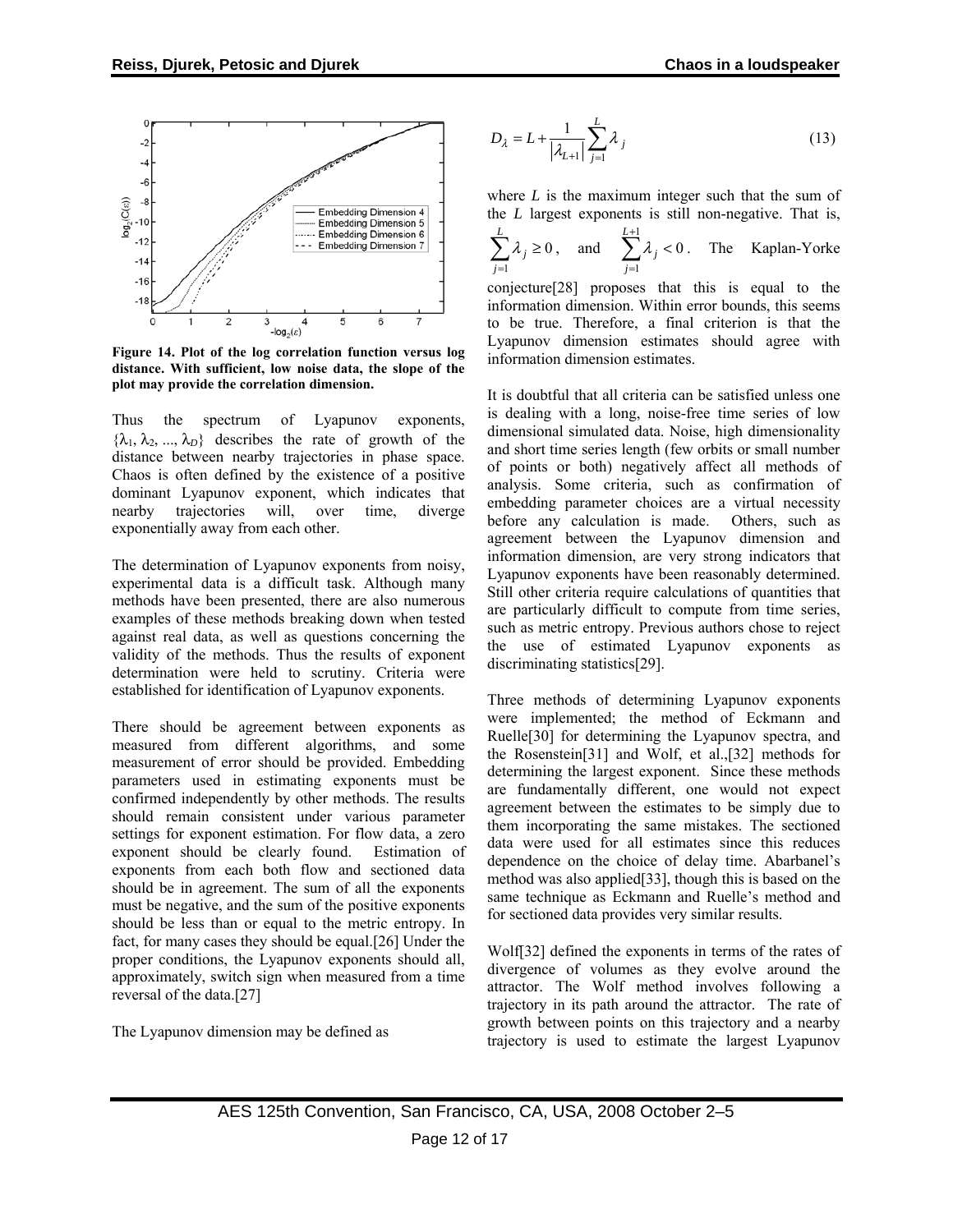<span id="page-12-0"></span>exponent. When the distance between these trajectories becomes too large, then a new nearby trajectory is found that is within a reasonable angular distance from the previous nearby trajectory. In order to minimize parameter dependence, we used a variation on the Wolf method[25]. In previous work,[32, 34, 35] both maximum allowable displacement and maximum angular displacement were left as free parameters. We use one parameter: the number of near neighbors to consider after a given number of iteration steps.

The Rosenstein method involves looking at average divergence rates of nearest neighbors. It also finds the dominant exponent. The Eckmann and Ruelle method involves using a small neighborhood of points and iterating them forward to estimate the local Jacobian, and then determining the Lyapunov spectrum from the eigenvalues of the Jacobians around the attractor.

In [Table I,](#page-12-0) results of exponent calculations are provided. All calculations were performed with a time delay of 1, and embedding dimension of 4, as suggested by the False Nearest Neighbors routine. The exponents are given in units of 1/time, where the time scale is defined so that the time between samples is 1. Many more calculations were performed until a reasonable and stable parameter regime was found for all methods. In general, exponent calculations converged to within 5% of their final value when averaging local estimates of the dominant Lyapunov exponent over only 1,000 points (although the entire sectioned data set was used to find near neighbors).

**Table I. Results of estimation of the lyapunov exponent(s) using three different techniques. All calculations were performed with a four dimensional embedding of the peak values data.** 

| Algorithm          | $\lambda_{1}$ | $\pmb{\lambda}_2$ | $\lambda_{3}$ | $\lambda_4$ | <b>Sum</b> |
|--------------------|---------------|-------------------|---------------|-------------|------------|
| Rosenstein         | 0.403         |                   |               |             |            |
| Wolf               | 0.391         |                   |               |             |            |
| Eckmann-<br>Ruelle | 0.380         | 0.054             | $-0.184$      | $-0.484$    | $-0.234$   |

Several of our criteria are determined immediately upon inspection. The dominant exponent results from all three methods provide rough agreement. One check on the Wolf algorithm was calculating the average angular displacement. This was typically less than 20%, well within reasonable bounds. For the Lyapunov spectrum, the second exponent is very close to zero and the sum of the exponents is negative.

The folding of the attractor brings diverging orbits back together. So any effects of nonlinearities will most likely serve to move all exponents closer to zero. Also increasing the number of near neighbors used may underestimate the value because this allows a larger distance between neighbors. Hence a slight underestimate of the positive exponents for the Eckmann-Ruelle algorithm (and for Abarbanel's technique[33]) was expected. For the Wolf algorithm, the angular displacement errors are not likely to accumulate, but each error may skew the largest positive exponent downwards. These assumptions are confirmed by the slightly lower estimate of dominant exponent for the Eckmann-Ruelle and Wolf algorithms as compared to Rosenstein's technique, which is less susceptible to these errors.

However, it was not possible to confirm all criteria. Measurement of the metric entropy is still ongoing work. Sectioning the data introduced additional noise. More importantly, the uncertainty in sample values tended to dominate over the divergence on a small time scale, thus introducing errors into measurement of Lyapunov exponents from the original flow data. Thus it was not possible to get agreement between exponent estimates from the section and from the flow, nor was it expected. For measurement of the Lyapunov spectrum, uncertainty in the values of other exponents meant that it was not possible to get a reliable estimate of the Lyapunov dimension. Time reversal results were also inconclusive at best. However, simulated data with the addition of noise would not usually switch the signs of the exponents under time reversal either. So the sign change of exponents when the data is reversed may not be a suitable criterion for noisy data.

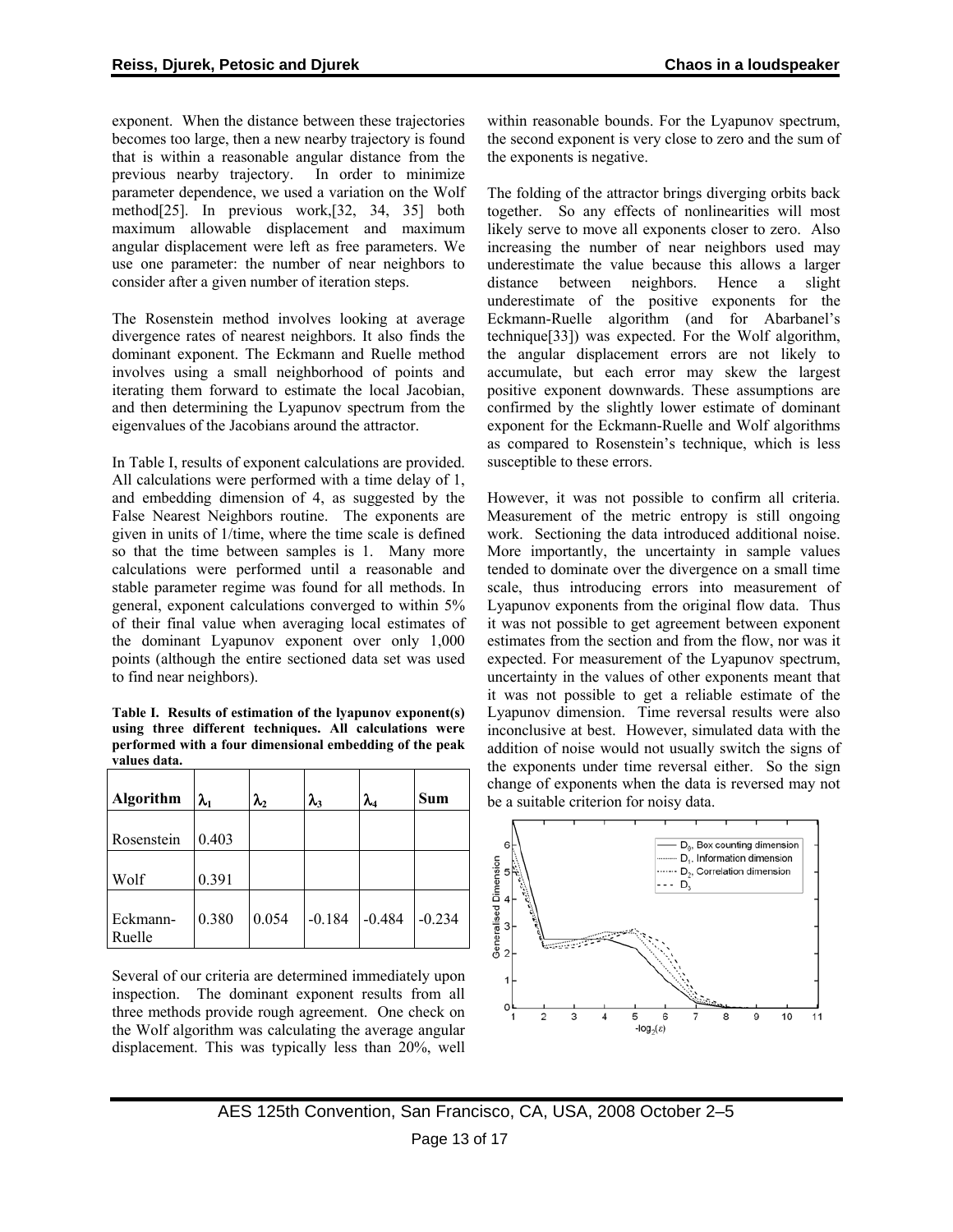<span id="page-13-0"></span>**Figure 15. Plot of the first four generalized dimensions from the original data .** 



**Figure 16. Plot of the first four generalized dimensions from the sectioned data.** 

#### **3.6. Unstable periodic orbits**

In addition to the occurrence of a positive Lyapunov exponent, a chaotic system may also be characterized by having an infinite number of unstable periodic orbits (UPOs). The identification of unstable periodic orbits plays a critical role in many chaos control algorithms[36]. Most standard chaos control algorithms attempt to control the system onto a UPO while operating within the chaotic regime. Small timedependent perturbations applied to an accessible parameter may then be used to force the system onto the stable manifold and hence enforce stability and periodic behavior. The drive frequency is the most preferable candidate to use as the varied parameter in a control scheme. This is because it is easily adjustable and a small change in drive frequency often yields appropriate changes in the dynamics. it is useful in occasional proportional feedback control schemes, tracking and targeting of trajectories, and in the identification of symbolic dynamics[36, 37]. Thus we will also attempt to characterize the UPOs exhibited during the chaotic state.

By looking for when the dynamics approach the same region after a given number of iterates, periodic orbits can be found. UPOs of period *p* are found simply by establishing a threshold ε,

$$
||Y(n) - Y(n+p)|| < \varepsilon \tag{14}
$$

In which case, a periodic orbit exists in the vicinity of *Y*(*n*) and a least squares fit of all data in the region can be used to estimate its exact location. The exact value of ε may be varied depending on the size of the data set, the period *p* and the number of UPOs that one wishes to find. Identification of false positive UPOs may be determined using the mean squared error of the least squares fit.

[Figure 17](#page-13-0) shows the delay coordinate embedding of the Poincaré section using times between zero crossings. In this figure, we identified period 1, period 2 and period 3 orbits. From the least squares fit estimate of the local dynamics, the eigenvalues and eigenvectors corresponding to the stable and unstable manifolds can be found. For the period 1 orbit, we have a fixed point located at 0.0222 seconds, corresponding to the drive frequency of the system, 45 Hz. Its eigenvalues are 0.155 and -1.571, with corresponding eigenvectors  $(1,0.155)$  and  $(-0.637,1)$ . Similar results can be obtained for other identified periodic orbits, and these results can be used to implement a chaos control technique.

#### **4. CONCLUSIONS AND FURTHER WORK**

Analysis was attempted on time series data from an experimental electrodynamic loudspeaker in order to characterize the embedding dimension, fractal dimension, the Lyapunov exponents, and the unstable periodic orbits. Results were obtained which indicate that the system is governed by low dimensional chaotic dynamics, and thus is highly amenable to control, tracking, synchronization, noise reduction and so forth. Particular care was made in verifying the presence of a positive Lyapunov exponent.



**Figure 17. A delay coordinate embedding plot of the times between zero crossings. Period 1, 2 and 3 points are identified, along with the stable and unstable manifolds of the period 1 orbit.**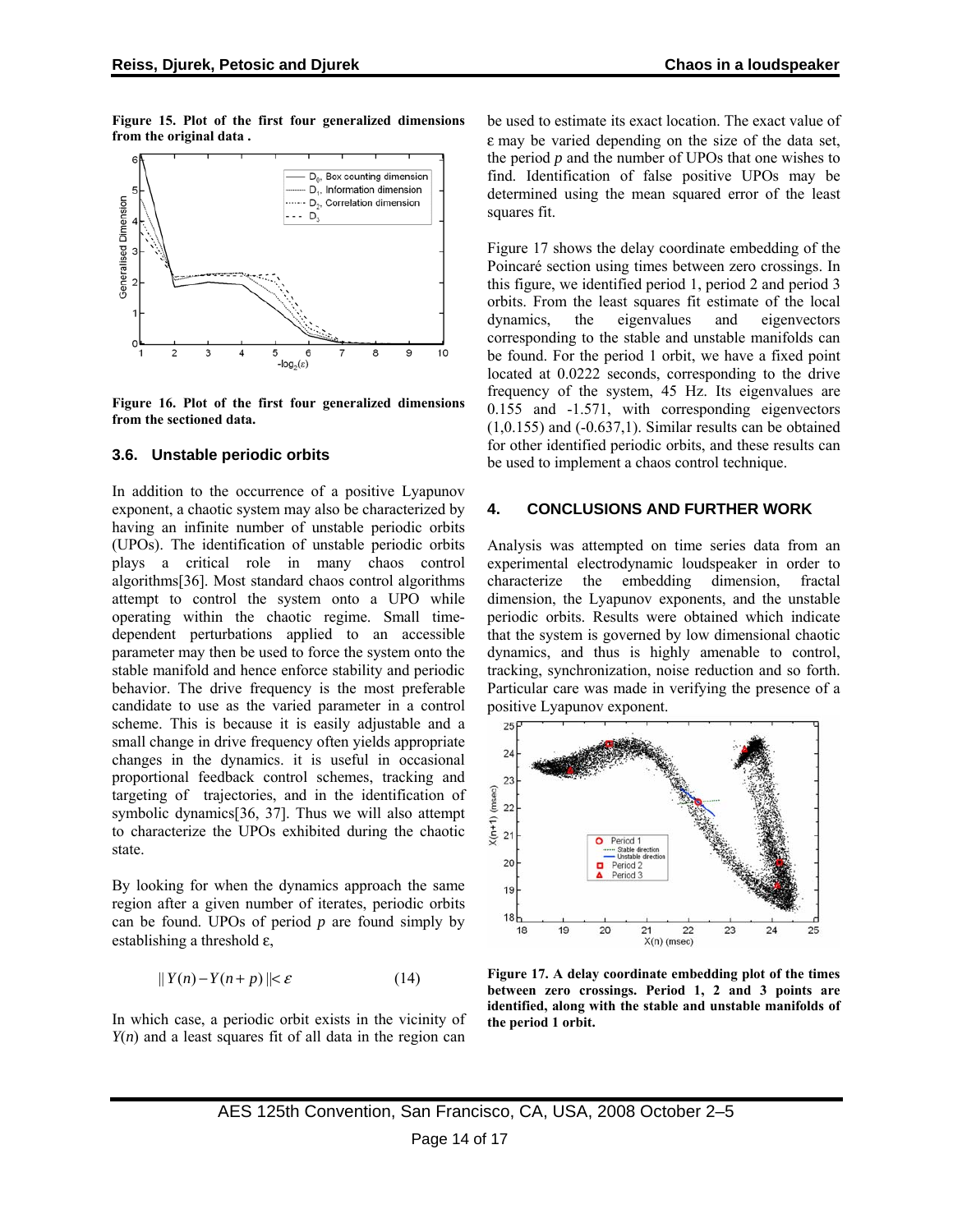Various estimates of fractal dimension were performed, including measurement of correlation dimension[22, 23], information dimension, and box counting dimension for different embedding dimensions. Although there was qualitative confirmation of low dimensional behavior, consistent results for quantitative values for the fractal dimension were not achieved.

However, estimation of the dominant Lyapunov exponent, which is less reliant on large data set size, provided consistent results regardless of the method of estimation[26]. Several different techniques were used which provided rough agreement in their estimates of the dominant exponent, and the results further agreed with theory concerning the Lyapunov spectrum its properties. They reliably showed evidence of a positive Lyapunov exponent, a strong indicator of chaos.

Finally, we attempted to estimate the eigenvalues and eigenvectors associated with detected unstable periodic orbits. These may be easily identified. Control may be applied to allow the loudspeaker to operate as desired within the chaotic regime. Tracking and maintenance should also be possible, since the appropriate dynamics have been found for the application of several wellknown algorithms.

However, extraction of many empirical quantities, particularly fractal dimension, proved difficult due to a number of issues. This may be accounted for partly due to nonstationarity and short data set size. Though the original data set is over 200,000 points, it represents about 10,000 orbits. This is insufficient for effective calculation of fractal dimension in the presence of noise and long term dynamics. Furthermore, although the dynamics are somewhat stable, there is still a gradual change in various statistical quantities when examined using a sliding window through the data. This tends to distort various measurements. Longer data set size could capture the long term dynamics.

However, we believe that the difficulty in estimating some measures of nonlinear behavior and dimensionality is primarily due to low sample rates and low resolution due to limitations in the data acquisition system. First, the data was sampled at 1024 samples per second, or approximately 23 samples per period. A higher sampling rate would yield more accurate Poincaré sections. Alternatively, if the sampling data could be sampled at exactly the drive frequency, 45Hz, then this would produce a natural Poincaré section. The analysed data had 16 bit precision, but this was further limited by the 8 bit resolution of the A/D converter of the laser distance meter. This meant that there was significant uncertainty in the location of nearby points. Since most analysis of chaotic time series relies on analysis of near neighbors in a locally linear region, this resulted in inaccuracies in estimation of fractal dimension and Lyapunov exponents.

Current work is focused on improvements to the data acquisition system. This would allow more accurate analysis of the data, including measurements of how fractal dimension and Lyapunov dimension change with parameter settings, and use of chaotic time series prediction methods on the data. This could also be used for further direct comparison with dynamical behavior from enhanced models of the loudspeaker. An accurate model of an electrodynamic loudspeaker would represent a significant advance in the field, particularly since model parameters could then be modified to yield a loudspeaker design with optimal performance.

The investigators are also devising experimental conditions for the control of chaos[36] in the loudspeaker. In addition to more practical applications, such as robust operation of the loudspeaker in the chaotic regime, this work can be useful for composing fractal music[38]. Unlike other chaotic dynamic systems, loudspeaker operate in two-dimensions by changing two input parameters, frequency and driving current. So, the necessary two-dimensional patterns provided for successful composing can be created by two variables. Similar to other composing instruments, the loudspeaker may be used in both roles simultaneously, as a composing and music reproduction device. This is an advantage over the usual theory of fractal composing which assumes complicated interpolating electronic stages based upon synthesizers.

# **5. REFERENCES**

[1] P. Klipsch, "Loudspeaker distortion," Proceedings of the IEEE International Conference on Acoustics, Speech, and Signal Processing, ICASSP '76, Philadelphia, PA, pp. 543- 546. [2] R. J. Wei, Q. T. Tao, and W. S. Ni, "Bifurcation and chaos of direct radiation loudspeaker," *Chinese Phys. Lett.*, vol. 3, pp. 469-472, 1986.

[3] P. Tong, G. Miao, W. Ni, and R. Wei, "Lyapunov Exponents and General Dimensions of Strange Attractor of Electrodynamic Cone Loudspeaker," *Chinese Physics Letters*, vol. 8, pp. 442-445, 1991.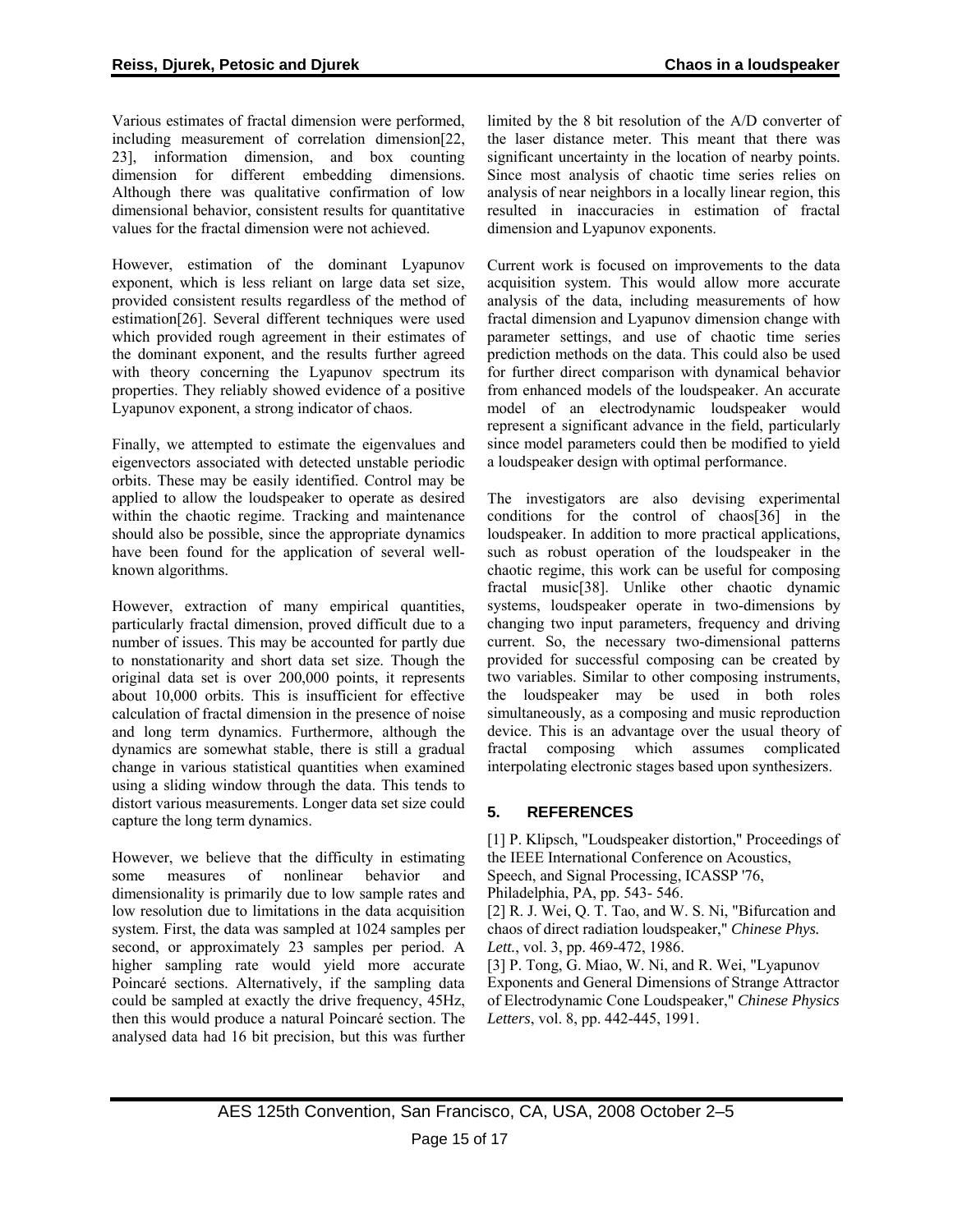[4] D. Djurek, I. Djurek, and A. Petosic, "Intrinsic Membrane Friction and Onset of Chaos in an Electrodynamic Loudspeaker," Proceedings of the 123rd Aes Convention, New York, NY, 2007. [5] I. Djurek, A. Petosic, and D. Djurek, "Chaotic state in an electrodynamic loudspeaker controlled by gas pressure," Proceedings of the 153rd ASA meeting, Salt Lake City, USA, 2007. [6] D. Djurek, I. Djurek, and A. Petosic, "Chaotic State in an Electrodynamic Loudspeaker," Proceedings of the 122nd Convention of the AES, Vienna, Austria, 2007. [7] G. Miao, W. Ni, Q. Tao, Z. Zhang, and R. Wei, "Bifurcation, chaos and hysteresis in electrodynamic cone loudspeaker," *Chinese Physics Letters*, vol. 7, pp. 68-71, 1990. [8] H. D. I. Abarbanel, *Analysis of observed chaotic data*. New York: Springer, 1996. [9] H. Kantz and T. Schreiber, *Nonlinear Time Series Analysis*. Cambridge, UK: Cambridge Univ. Press, 1997. [10] M. Colloms, *High Performance Loudspeakers*, 6th ed: John Wiley & Sons, Ltd, 2005. [11] L. D. Landau and E. M. Lifshitz, *Fluid Mechanics*, vol. 6, 2nd ed: Elsevier, 2004. [12] I. Djurek, A. Petosic, and D. Djurek, "Mass" nonlinearity and intrinsic friction of the loudspeaker membrane, Convention paper 7075," Proceedings of the 122nd AES Convention, Vienna, Austria, 2006. [13] W. Klippel, "Dynamical Measurement of Loudspeaker Suspension Parts, Convention paper 6179," Proceedings of the 117th AES Convention, San Francisco, USA, 2004. [14] H. Kantz and T. Schreiber, *Nonlinear Time Series Analysis*: Cambridge University Press SE - Cambridge Nonlinear Science Series, 2004. [15] I. Djurek, D. Djurek, and A. Petosic, "Damping of an electrodynamic loudspeaker by air viscosity and turbulence," Proceedings of the 123rd Convention of Audio Engineering Society, New York, USA, 2007. [16] T. Y. Li and J. A. Yorke, "Period three implies chaos," *Am. Math. Monthly*, vol. 82, pp. 985-992, 1975. [17] M. J. Feigenbaum, "The universal metric properties of nonlinear transformations," *J. Stat. Phys.*, vol. 21, pp. 669-706, 1979. [18] A. M. Fraser, "Reconstructing Attractors from Scalar Time Series: A Comparison of Singular System and Redundancy Criteria," *Physica D*, vol. 34, pp. 391- 404, 1989. [19] A. M. Fraser and H. L. Swinney, "Independent coordinates for strange attractors from mutual information," *Phys. Rev. A*, vol. 33, pp. 1134-1140, 1986. 189-208, 1983. 1983. 117-134, 1993.

[20] J. D. Reiss, N. Mitianoudis, and M. B. Sandler, "Computation of Generalized Mutual Information from Multichannel Audio Data," Proceedings of the Audio Engineering Society 110th Convention, Amsterdam, The Netherlands, 2001.

[21] M. B. Kennel, R. Brown, and H. D. I. Abarbanel, "Determining embedding dimension for phase-space reconstruction using a geometrical construction," *Phys. Rev. A*, vol. 45, pp. 3403-3411, 1992.

[22] P. Grassberger and I. Procaccia, "Measuring the strangeness of strange attractors.," *Physica D*, vol. 9, pp.

[23] P. Grassberger and I. Procaccia, "On the characterization of strange attractors," *Phys. Rev. Lett.*, vol. 50, pp. 346-349, 1983.

[24] A. M. Fraser, "Information and entropy in strange attractors," *IEEE Trans. Information Theory*, vol. 35, pp. 245-262, 1989.

[25] J. D. Reiss, "The Analysis of Chaotic Time Series," PhD Thesis, *School of Physics*. Atlanta: Georgia Institute of Technology, 2001, pp. 250.

[26] J. P. Crutchfield and N. H. Packard, "Symbolic dynamics of noisy chaos.," *Physica D*, vol. 7, pp. 201,

[27] U. Parlitz, "Identification of true and spurious Lyapunov exponents from time series," *Int. J. of Bifurcation and Chaos*, vol. 2, pp. 155-165, 1992. [28] P. Constantin and C. Foias, "Global Lyapunov" exponents, Kaplan-Yorke formulas and the dimension of attractors for 2D Navier-Stokes equations.,"

*Commun. Pure Appl. Math.*, vol. 38, pp. 1-27, 1985.

[29] J. Theiler, S. Eubank, A. Longtin, B. Galdrikian, and J. D. Farmer, "Testing for nonlinearity in time series: the method of surrogate data," *Physica D*, vol. 58, pp. 77-94, 1992.

[30] J.-P. Eckmann, S. O. Kamphorst, D. Ruelle, and S. Ciliberto, "Liapunov Exponents from Time Series," *Phys. Rev. A*, vol. 34, pp. 4971-4979, 1986.

[31] M. T. Rosenstein, J. J. Collins, and C. J. De Luca, "A practical method for calculating largest Lyapunov exponents from small data sets," *Physica D*, vol. 65, pp.

[32] A. Wolf, J. B. Swift, H. L. Swinney, and J. A. Vastano, "Determining Lyapunov exponents from a time series.," *Physica D*, vol. 16, pp. 285-317, 1985. [33] H. D. I. Abarbanel, "Tools for the analysis of chaotic data," in *Nonlinear Dynamics and Time Series*, vol. 11, *Fields Inst. Communications*, C. D. Cutler and D. T. Kaplan, Eds. Providence, Rhode Island: American Math. Soc., 1997, pp. 1-16. [34] A. Wolf, "Quantifying chaos with Lyapunov exponents," in *Chaos*, A. V. Holden, Ed. Manchester: University Press, 1986.